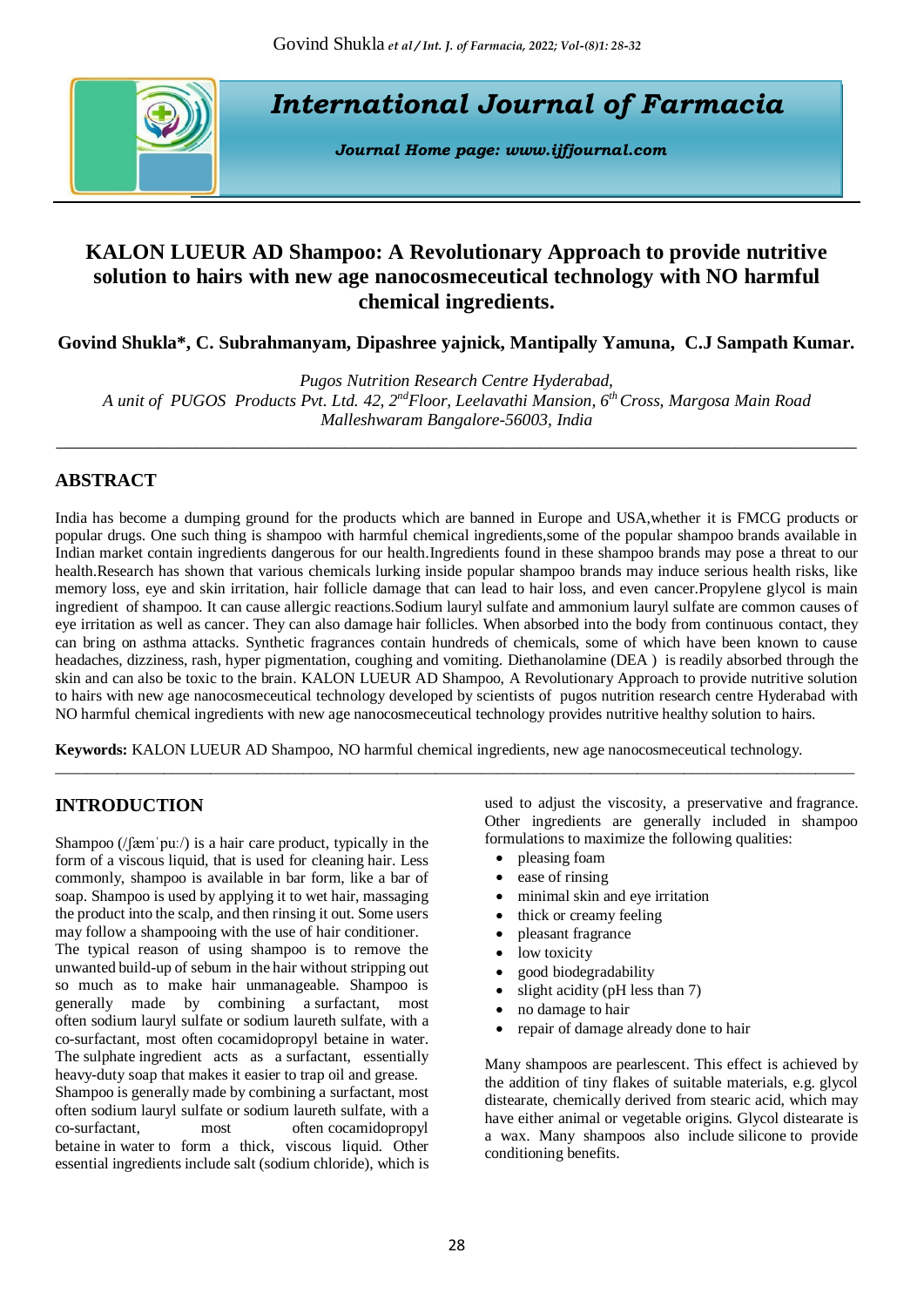Govind Shukla *et al / Int. J. of Farmacia, 2022; Vol-(8)1: 28-32*



#### **Commonly used ingredients in synthetic shampoo**

- [Ammonium chloride](https://en.wikipedia.org/wiki/Ammonium_chloride)
- [Ammonium lauryl sulfate](https://en.wikipedia.org/wiki/Ammonium_lauryl_sulfate)
- [Glycol](https://en.wikipedia.org/wiki/Glycol)
- [Sodium laureth sulfate](https://en.wikipedia.org/wiki/Sodium_laureth_sulfate) is derived from coconut oils and is used to soften water and create a lather. There was some concern over this particular ingredient circa 1998 as evidence suggested it might be a carcinogen, and this has yet to be disproved, as many sources still describe it as irritating to the hair and scalp.
- [Sodium lauryl sulfate](https://en.wikipedia.org/wiki/Sodium_lauryl_sulfate)
- [Sodium lauroamphoacetate](https://en.wikipedia.org/wiki/Sodium_lauroamphoacetate) is naturally derived from coconut oils and is used as a cleanser and counterirritant. This is the ingredient that makes the product tear-free.
- [Polysorbate](https://en.wikipedia.org/wiki/Polysorbate) 20 (abbreviated as [PEG\(20\)\)](https://en.wikipedia.org/wiki/Polysorbate_20) is a mild glycol-based surfactant that is used to solubilize fragrance oils and essential oils, meaning it causes liquid to spread across and penetrate the surface of a solid (i.e. hair).
- [Polysorbate](https://en.wikipedia.org/wiki/Polysorbate) 80 (abbreviated as [PEG\(80\)\)](https://en.wikipedia.org/wiki/Polysorbate_80) is a glycol used to emulsify (or disperse) oils in water (so the oils do not float on top like Italian salad dressing).
- PEG-150 distearate is a simple thickener.
- [Citric acid](https://en.wikipedia.org/wiki/Citric_acid) is produced biochemically and is used as an antioxidant to preserve the oils in the product. While it is a severe eve-irritant, the sodium lauroamphoacetate counteracts that property. Citric acid is used to adjust the pH down to approximately 5.5. It is a fairly weak acid which makes the adjustment easier. Shampoos usually are at pH 5.5 because at slightly acidic pH, the scales on a hair follicle lie flat, making the hair feel smooth and look shiny. It also has a small amount of preservative action. Citric acid, as opposed to any other acid, will prevent bacterial growth.
- [Quaternium-15](https://en.wikipedia.org/wiki/Quaternium-15) is used as a bacterial and fungicidal preservative.
- [Polyquaternium-](https://en.wikipedia.org/wiki/Polyquaternium)10 has nothing to do with the chemical quaternium-15; it acts as the conditioning ingredient, providing moisture and fullness to the hair.
- [Di-PPG-2 myreth-10 adipate](https://en.wikipedia.org/w/index.php?title=Di-PPG-2_myreth-10_adipate&action=edit&redlink=1) is a water-dispersible emollient that forms clear solutions with surfactant systems
- [Chloromethylisothiazolinone,](https://en.wikipedia.org/wiki/Chloromethylisothiazolinone) or CMIT, is a powerful [biocide](https://en.wikipedia.org/wiki/Biocide) and preservative.

## **Benefit claims regarding ingredients**

In the United States, the [Food and Drug](https://en.wikipedia.org/wiki/Food_and_Drug_Administration)  [Administration](https://en.wikipedia.org/wiki/Food_and_Drug_Administration) (FDA) mandates that shampoo containers accurately list ingredients on the products container. The government further regulates what shampoo manufacturers can and cannot claim as any associated benefit. Shampoo producers often use these regulations to challenge marketing claims made by competitors, helping to enforce these regulations. While the claims may be substantiated, however, the testing methods and details of such claims are not as straightforward. For example, many products are purported to protect hair from damage due to [ultraviolet](https://en.wikipedia.org/wiki/Ultraviolet_radiation)  [radiation.](https://en.wikipedia.org/wiki/Ultraviolet_radiation) While the ingredient responsible for this protection does block UV, it is not often present in a high enough concentration to be effective.



A number of contact [allergens](https://en.wikipedia.org/wiki/Allergen) are used as ingredients in shampoos, and [contact allergy](https://en.wikipedia.org/wiki/Contact_allergy) caused by shampoos is well known[.Patch testing](https://en.wikipedia.org/wiki/Patch_test) can identify ingredients to which patients are allergic, after which a physician can help the patient find a shampoo that is free of the ingredient to which they are allergic.The US bans 11 ingredients from shampoos, Canada bans 587, and the EU bans 1328.

#### **Specialized shampoos**

#### **Dandruff**

Cosmetic companies have developed shampoos specifically for those who have [dandruff.](https://en.wikipedia.org/wiki/Dandruff) These contain [fungicides](https://en.wikipedia.org/wiki/Fungicide) such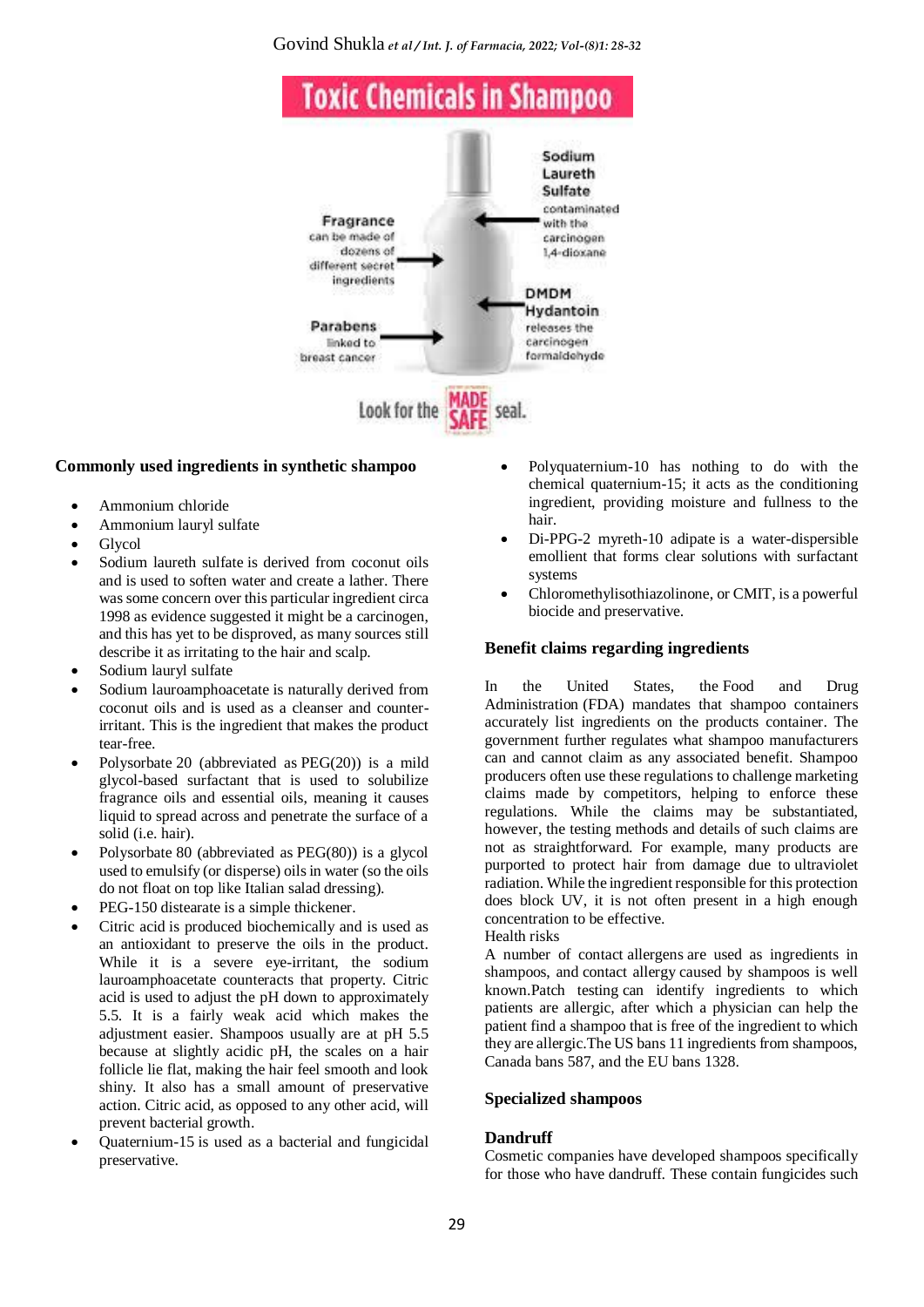as [ketoconazole,](https://en.wikipedia.org/wiki/Ketoconazole) [zinc pyrithione](https://en.wikipedia.org/wiki/Zinc_pyrithione) and [selenium disulfide,](https://en.wikipedia.org/wiki/Selenium_disulfide) which reduce loose dander by killing [fungi](https://en.wikipedia.org/wiki/Fungi) like [Malassezia](https://en.wikipedia.org/wiki/Malassezia_furfur)  [furfur.](https://en.wikipedia.org/wiki/Malassezia_furfur) [Coal tar](https://en.wikipedia.org/wiki/Coal_tar) and [salicylate](https://en.wikipedia.org/wiki/Salicylic_acid) derivatives are often used as well. Alternatives to medicated shampoos are available for people who wish to avoid synthetic fungicides. Such shampoos often use [tea tree oil,](https://en.wikipedia.org/wiki/Tea_tree_oil) [essential oils](https://en.wikipedia.org/wiki/Essential_oil) or herbal extracts.

# **Colored hair**

Many companies have also developed color-protection shampoos suitable for colored hair; some of these shampoos contain gentle cleansers according to their manufacturers.

## **Baby**

Shampoo for [infants](https://en.wikipedia.org/wiki/Infant) and young children is formulated so that it is less irritating and usually less prone to produce a stinging or burning sensation if it were to get into the eyes. For example, [Johnson's Baby](https://en.wikipedia.org/wiki/Johnson%27s_baby) Shampoo advertises under the premise of "No More Tears". This is accomplished by one or more of the following formulation strategies.

- 1. dilution, in case the product comes in contact with eyes after running off the top of the head with minimal further dilution
- adjusting pH to that of non-stress tears, approximately 7, which may be a higher pH than that of shampoos which are pH adjusted for skin or hair effects, and lower than that of shampoo made of soap
- 3. use of surfactants which, alone or in combination, are less irritating than those used in other shampoos (e.g. [Sodium lauroamphoacetate\)](https://en.wikipedia.org/wiki/Sodium_lauroamphoacetate)

4. use of nonionic surfactants of the form of polyethoxylated synthetic glycolipids and polyethoxylated synthetic monoglycerides, which counteract the eye sting of other surfactants without producing the anesthetizing effect of alkyl polyethoxylates or alkylphenol polyethoxylates

The distinction in 4 above does not completely surmount the controversy over the use of shampoo ingredients to mitigate eye sting produced by other ingredients, or the use of the products so formulated. The considerations in 3 and 4 frequently result in a much greater multiplicity of surfactants being used in individual baby shampoos than in other shampoos, and the detergency or foaming of such products may be compromised thereby. The monoanionic sulfonated surfactants and viscosity-increasing or foam stabilizing alkanolamides seen so frequently in other shampoos are much less common in the better baby shampoos.

#### **Sulfate-free shampoos**

Sulfate-free shampoos are composed of natural ingredients and free from both the [sodium lauryl sulfate](https://en.wikipedia.org/wiki/Sodium_lauryl_sulfate) and [sodium](https://en.wikipedia.org/wiki/Sodium_laureth_sulfate)  [Laureth sulfate.](https://en.wikipedia.org/wiki/Sodium_laureth_sulfate) The purpose of these sulfates is to create a lathering effect to remove oil and dirt from your hair. If your shampoo easily makes a lather in the shower, there's a good chance it contains sulfates. Sulfate-free shampoos make little to no lather.

## **KALON LUEUR AD Shampoo**

A Revolutionary Approach to provide nutritive solution to hairs with new age nanocosmeceutical technology.

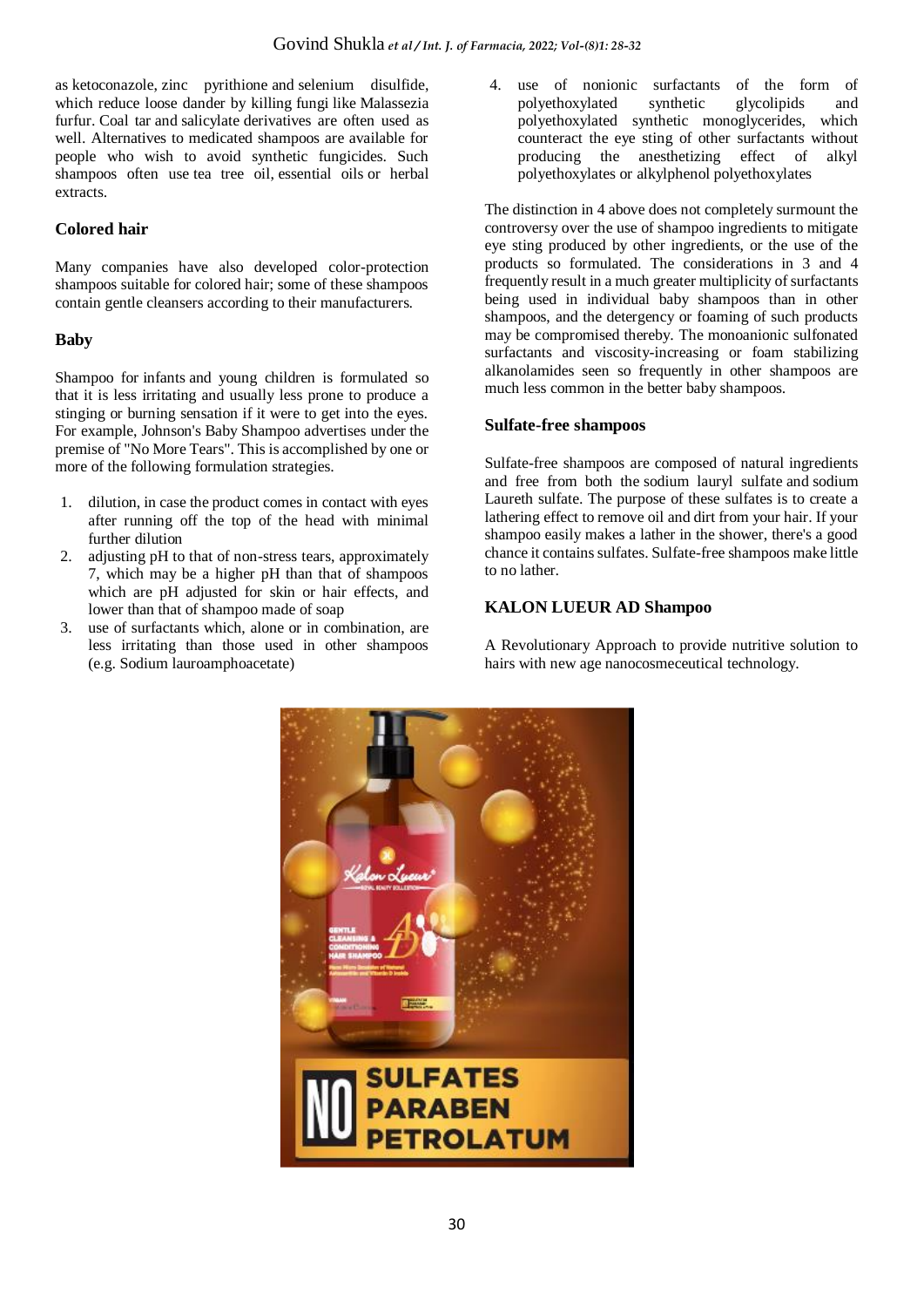# **COMPOSITION**

|   |    | INGREDIENT NAME                   | $\frac{9}{6}$ |
|---|----|-----------------------------------|---------------|
| А | A1 | DEMINERALISED WATER               | 45.700        |
|   |    | SODIUM GLUCONATE                  | 0.100         |
|   |    | POTASSIUM SORBATE                 | 0.500         |
|   | A2 | <b>KELTROL CG SFT</b>             | 1.000         |
|   |    | GLYCERIN                          | 3.000         |
| B |    | COCOAMIDOPROPYL BETAINE           | 10.000        |
|   |    | PLANTACARE 810 UP                 | 10.000        |
|   |    | PLANTACARE 2000 UP                | 10.000        |
|   |    | MIRANOL ULTRA C-32                | 5.000         |
| C |    | DEMINERALISED WATER               | 3.000         |
|   |    | CITRIC ACID MONOHYDRATE (NATURAL) | 0.750         |
| D |    | <b>FISION KERAVEG 18</b>          | 1.000         |
|   |    | MULTIMOIST CLR                    | 0.250         |
| E |    | POLY SUGA MULSE D9                | 3.000         |
|   |    | COLA LIPID C                      | 1.000         |
|   |    | ZEMEA (100% NATURAL)              | 1.000         |
|   |    | <b>LEXGARD NATURAL</b>            | 1.000         |
|   |    | LAVENDER OIL                      | 0.500         |
|   |    | <b>TEA TREE OIL</b>               | 0.200         |
|   |    | VITAMIN D3 NANO MICRO EMULSION    | 0.500         |
| F |    | ASTAXANTHIN NANO MICRO EMULSION   | 0.500         |
|   | G  | DEMINERALISED WATER               | 2.000         |
|   |    | <b>TOTAL</b>                      | 100,000       |

# **KALON LUEUR Hair care range of products maintaining Ecocert in accordance with cosmos V3 Standards**



A natural biodegradable shampoo cum conditioner with nanotechnology incorporated, helps in the formation of new hair follicles and strengthens the hair.



High foam quality which is neither effected by PH nor hardness of water with high substantivety with broad spectrum antimicrobial activity

Effectively cleanses the dirt build up in the scalp with extra mild natural biodegradable ingredients and reduces irritancy.



Heat stable, reduces frizz and enhances elasticity, Contains natural ingredients which makes hair look shiner and healthier.





Helps Eliminate Dandruff and restores scalp Health by reducing scalp itching and flaking from 1st application